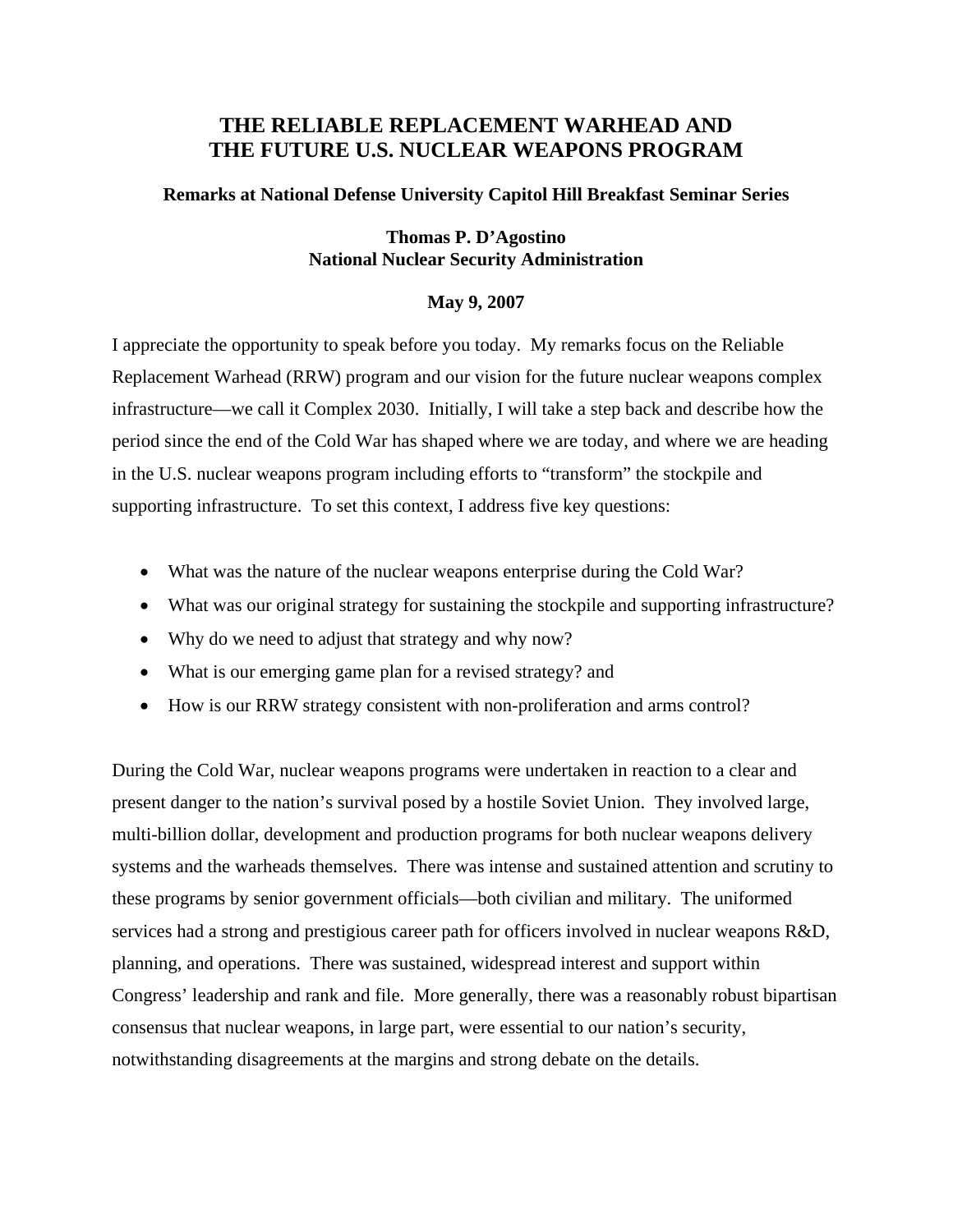In regard to nuclear warhead development and production, the Department of Energy (DOE) and its predecessor agencies were replacing the stockpile on a 20 year cycle. Several major warhead system development efforts were underway at each of our national security labs at any one time. The stockpile was very large and diverse with many weapons types. Warhead designs were highly optimized to maximize nuclear yield in a minimum size and weight package so that many warheads could be deployed overall, with many warheads on each delivery system. There was a large and diverse warhead production complex producing up to 2000 warheads per year. On average, we were conducting about 20 nuclear tests per year at the Nevada Test Site both to develop new warheads, and to assure the safety and reliability of the existing stockpile.

As we near the close of the second decade since the Cold War's end, not one of the features that I have just described carries over today. We stopped new warhead production in 1991. We stopped underground nuclear testing in 1992. Our Cold War "design and build" strategy has evolved to one of "preserve and maintain". We have not designed and developed a new warhead in 20 years. As a result, some key capabilities the nation has asked us to maintain are in jeopardy. Today, the threats to the United States and its allies are more diffuse and uncertain. With the collapse of the Soviet Union, U.S. nuclear forces have been rightly deemphasized and no longer command the same attention from senior officials, or from Congress for that matter. The bipartisan consensus that we had about nuclear forces during the Cold War has evaporated.

The end of the Cold War was a welcome event, but as you can see it had enormous implications for nuclear weapons programs. In the years following the end of the Cold War, budgets for nuclear weapons programs were in "free fall"—funding was simply not available to sustain both R&D and production capabilities. A strategic decision was made to sustain and strengthen weapons program scientific and technical activities in order to ensure a future capability to certify the stockpile. While this was a reasonable decision given the limited resources at that time, in effect we mortgaged the present to ensure the future.

When the U.S. stopped nuclear testing in 1992, it sought to replace our ability to test with a Stockpile Stewardship Program (SSP) that emphasized science and technology coupled with a vigorous experimental program as a means to better understand the physics and chemistry of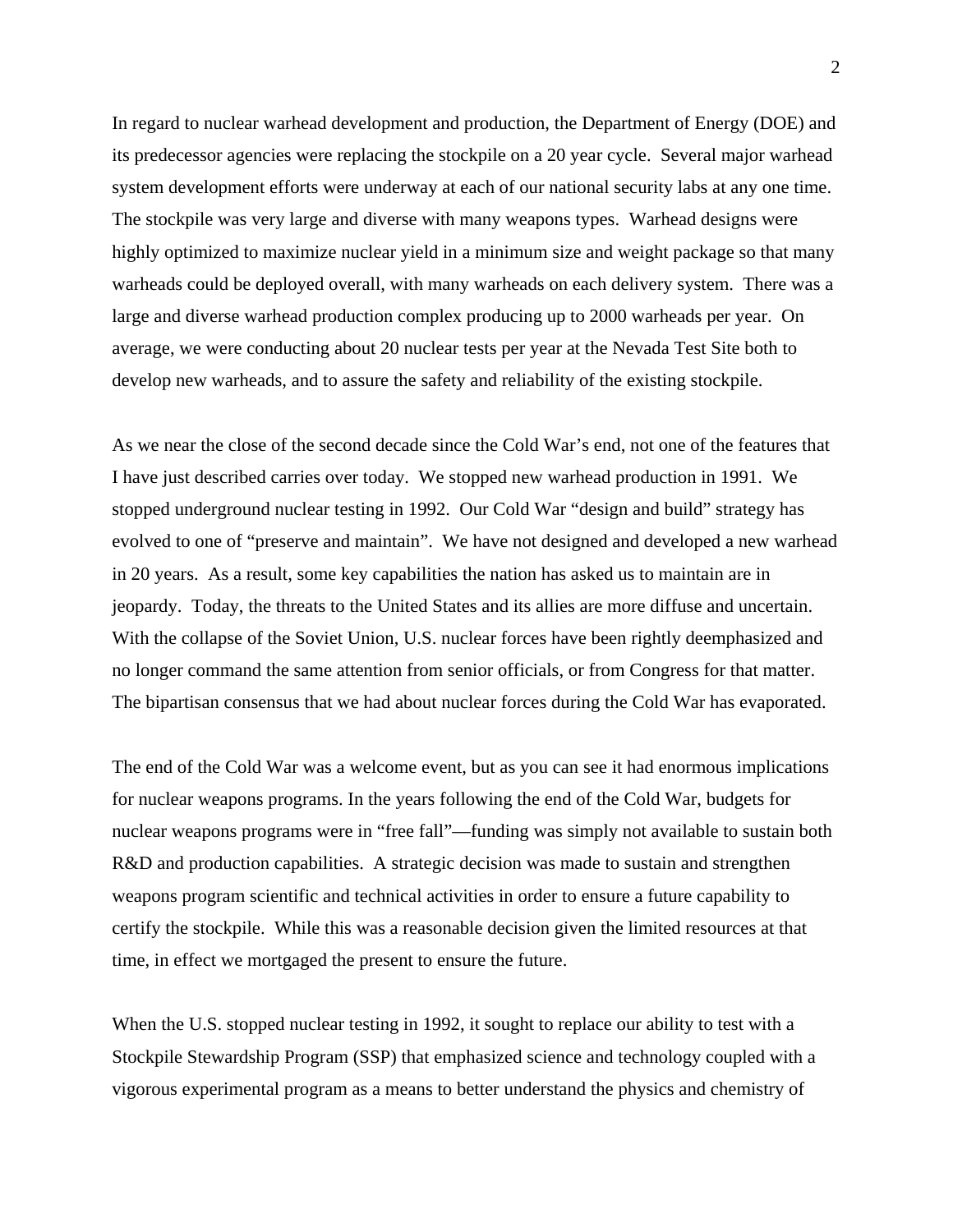nuclear weapons and their operation, and provided enhanced warhead surveillance tools so that we would have a much better chance of detecting the onset of problems in the stockpile.

The goal of stockpile stewardship has been to predict the effects of aging in our warheads so that we could replace aging components before they degraded overall system reliability. The end of the Cold War provided this opportunity—our focus was no longer on a continuous cycle of fielding new warheads to provide new military capabilities, but on sustaining existing nuclear capabilities.

We call this "life extension"—the process of observing the aging of individual components of warheads and replacing them before they fail. Consider this challenge. Your 1965 Ford Mustang, which you maintain as a collector's item, has been sitting in your garage for 40 years. You monitor it for such items as a clogged carburetor, corrosion in the engine block, battery discharge, etc. and you replace parts when you deem it necessary. However, you don't get to start the engine and take it for a test drive. The trick is to assure that if you do need it right away—to take your spouse to the hospital in an emergency—that it would work with certainty. That's what we have to do in a nuclear weapons "life extension program."

By the mid-1990's we had embarked on an ambitious program to acquire the new stockpile stewardship tools—advanced computing, high energy density physics capabilities, modern diagnostics facilities, and enhanced surveillance. We have since made good progress in acquiring and using these new capabilities. In 2001, when this administration took office, it inherited:

- A strong science base and surveillance program.
- A safe and reliable, but aging stockpile, with serious questions about the future.
- A plan for warhead life extension.

However, it also inherited a deteriorating or non-functioning manufacturing complex characterized by:

- Protracted underfunding
- Inability to produce plutonium or uranium parts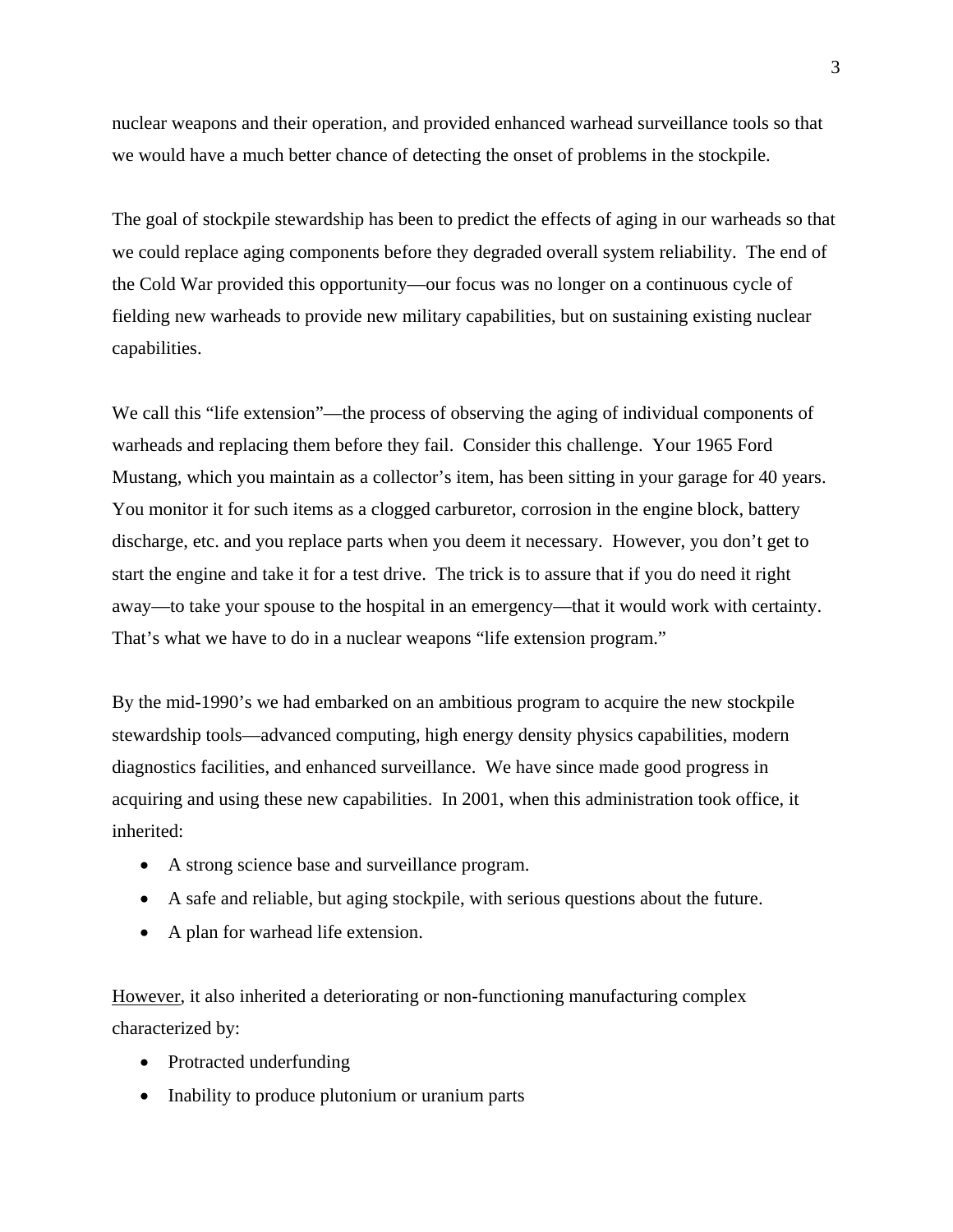- Inability to produce/extract tritium
- Key facilities falling apart and an aging workforce.

Despite problems with the production infrastructure, substantial reductions in the size of the nuclear stockpile were achieved. But, because we couldn't produce warheads when and if they were needed—to hedge technical problems in the stockpile or adverse geopolitical changes—we still had to maintain a larger stockpile than desired. What we needed was a functioning and responsive manufacturing complex. To achieve it, we restored balance in our program by restoring lost production capabilities and modernizing others as required.

In recent years, we have made substantial progress including initial steps to achieve the Complex 2030 vision for modernizing the nuclear weapons infrastructure.

- We restored tritium production and extraction,
- We restored key uranium operations at Y-12,
- We are implementing plans to ramp up to an interim plutonium pit production capacity of 30-50 pits per year at Los Alamos by 2012,
- We are reducing the number of sites with large quantities of special nuclear materials (SNM), and
- We are dramatically accelerating dismantlement of retired warheads.

Yet we still have not reached agreement with Congress for a facility to restore production of plutonium components in sufficient quantity to support the long-term needs of the stockpile.

In 2003, we "took stock" of ten years of the SSP and came to some important conclusions. The main conclusion was that as we continue to draw down the stockpile, we have become concerned that our current path—successive refurbishments of existing warheads developed during the Cold War and to stringent Cold War specifications—may pose an unacceptable risk to maintaining high confidence in system performance over the long-term.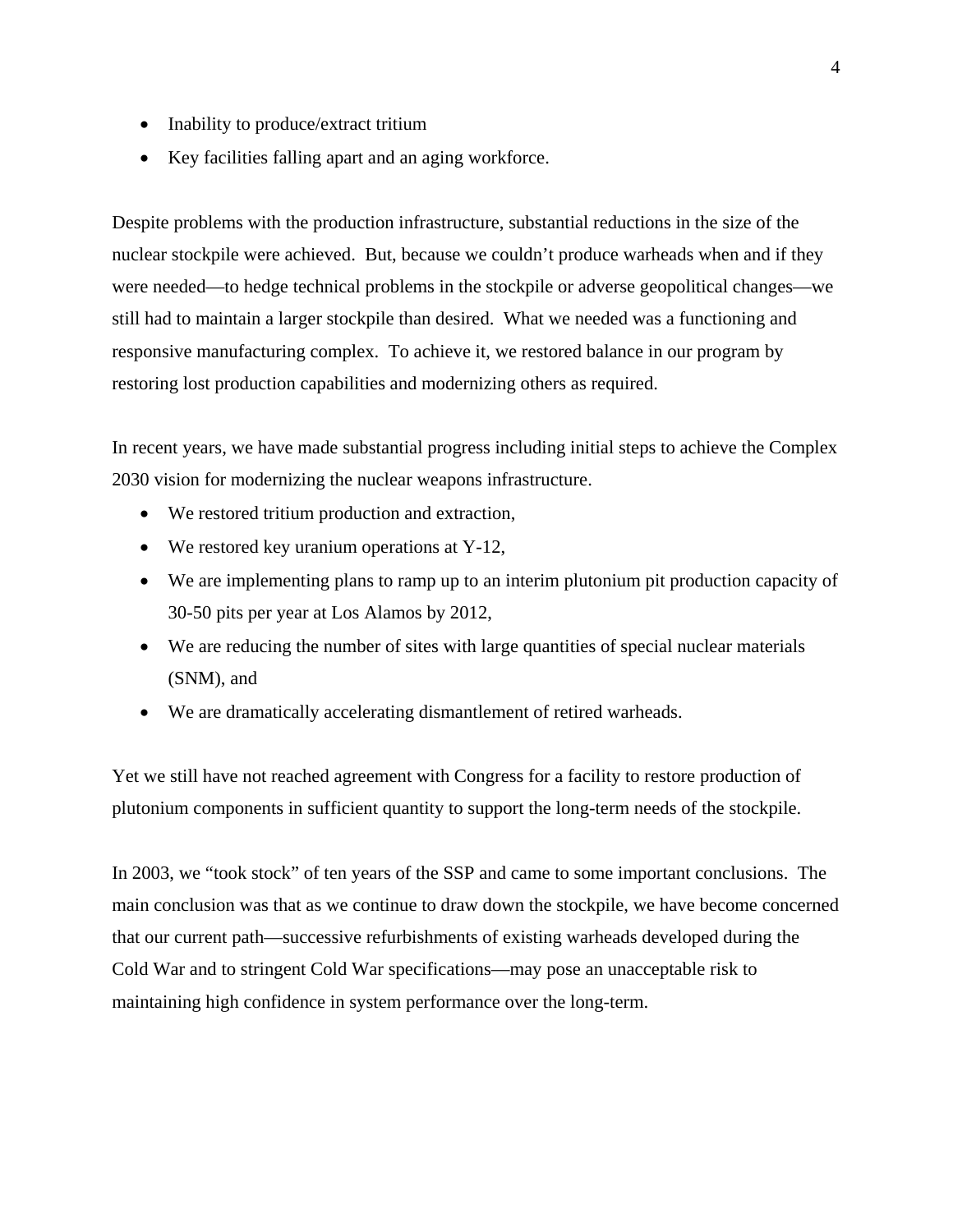The evolution away from designs certified with underground nuclear tests, resulting from inevitable accumulations of small changes over the extended lives of these highly-optimized systems, is what gives rise to the concerns.

While we are confident that the stockpile stewardship program is working and that today's stockpile is safe and reliable, it is only prudent to explore alternative means to manage risk in seeking to ensure stockpile reliability over the long term.

The impetus for our work on RRW, therefore, is to sustain the military capabilities provided by the existing stockpile, not to develop warheads for new or different military missions.

A second major driver was the realization after 9/11 that the security threat to our nuclear warheads had fundamentally changed. The security features in today's stockpile are commensurate with technologies available during the Cold War and with threats from that time. Major enhancements in security are not easily available via retrofits to the legacy stockpile.

More broadly, the RRW program is examining the feasibility of providing replacement warheads for the legacy stockpile. Relaxing Cold War design constraints that sought maximum yield in a minimum size/weight package will allow the design of replacements that are easier and less costly to manufacture, are safer and more secure, eliminate environmentally dangerous materials and increase design performance margins, thus ensuring long-term confidence in reliability.

RRW, therefore, also offers a means to transform to a much more efficient and responsive, much smaller, and, we believe, less costly nuclear weapons infrastructure.

In 2005, an RRW design competition was initiated involving two independent teams from our nuclear weapons design labs—Lawrence Livermore and Los Alamos, both working with Sandia. Preliminary designs were provided last spring and an intensive peer review was completed.

Last November, the joint DoD-DOE Nuclear Weapons Council concluded that RRW was a feasible strategy to sustain the nuclear stockpile over the long term.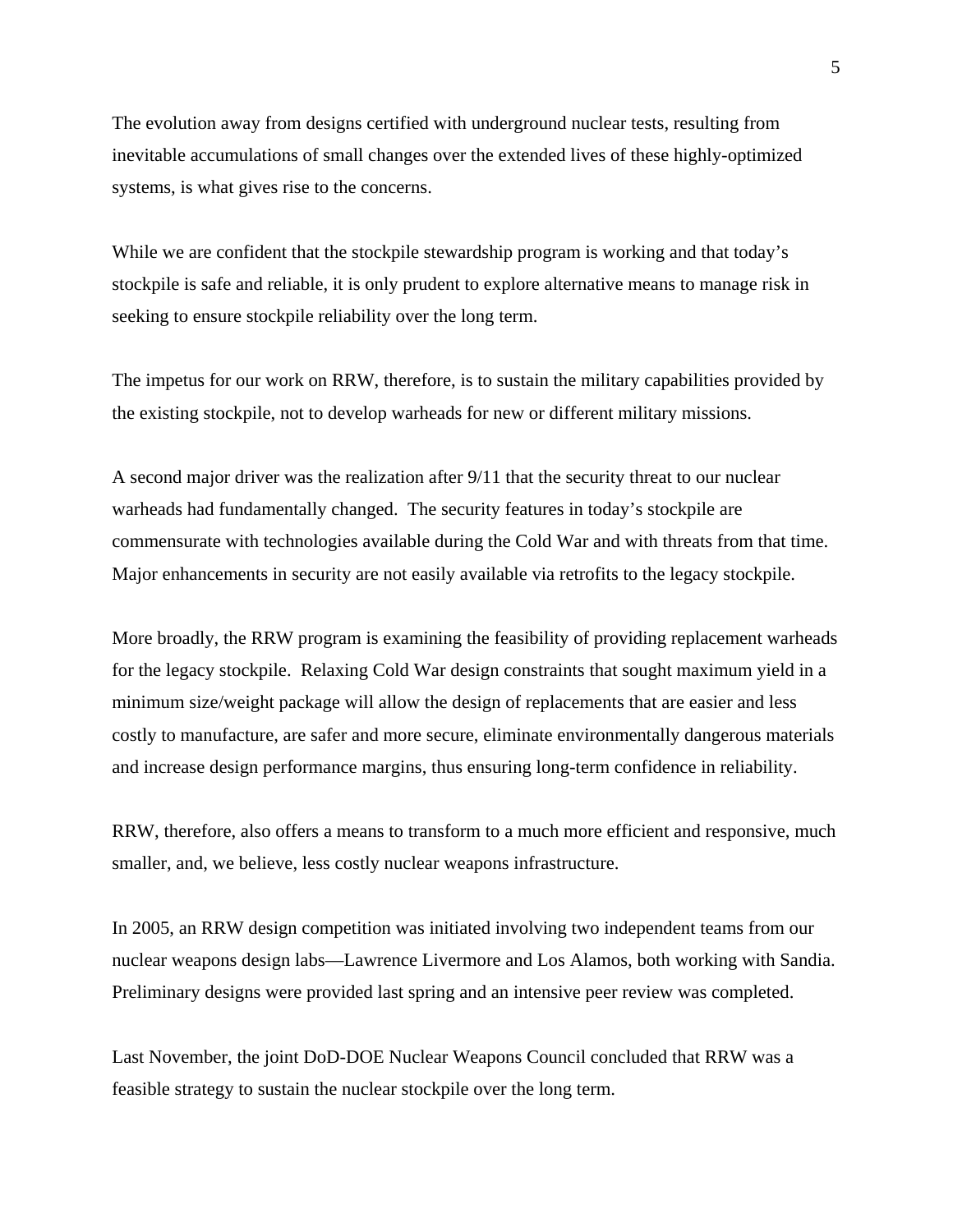In March of this year, the NNSA and DoD jointly announced the results of the design competition. The Lawrence Livermore/Sandia design was selected, and an integrated design team led by those two labs will head up efforts to develop a replacement warhead for a portion of the nation's sea-based nuclear deterrent. I must emphasize that this announcement addressed selection of a baseline design for RRW; it was not a decision to begin engineering development of a warhead.

NNSA and the Navy will now work together over the next 9-12 months to develop a detailed project plan and cost estimate for developing and fielding the system. This work will support a future decision to seek congressional authorization to proceed into engineering development and subsequent production.

We are often asked: If today's stockpile is safe and reliable, why start on RRW now? Why not wait a few years when you know more? The need to start now is driven by two basic reasons.

First, the introduction of the RRW system provides the benefit of additional diversity in the nation's sea-based nuclear force. RRW will replace a portion of W76 warheads deployed on the Trident system. That particular warhead comprises a high percentage of our planned future strategic nuclear deterrent force under the Moscow Treaty. Although we have not uncovered any problems with the W76, it is prudent to hedge against a catastrophic failure of that system by introducing a genetically-diverse warhead design into the submarine launched ballistic missile force.

Second, the RRW effort has provided an opportunity to ensure the transfer of nuclear design skills from the generation that honed these skills with nuclear testing to the generation that will replace them. In five years, nearly all of that older generation will be retired or dead.

Many of you have heard about the study released last month by the American Association for the Advancement of Science (AAAS) on the role of RRW in the future U.S. nuclear weapons program. Let me offer a few comments about how we in NNSA view the report.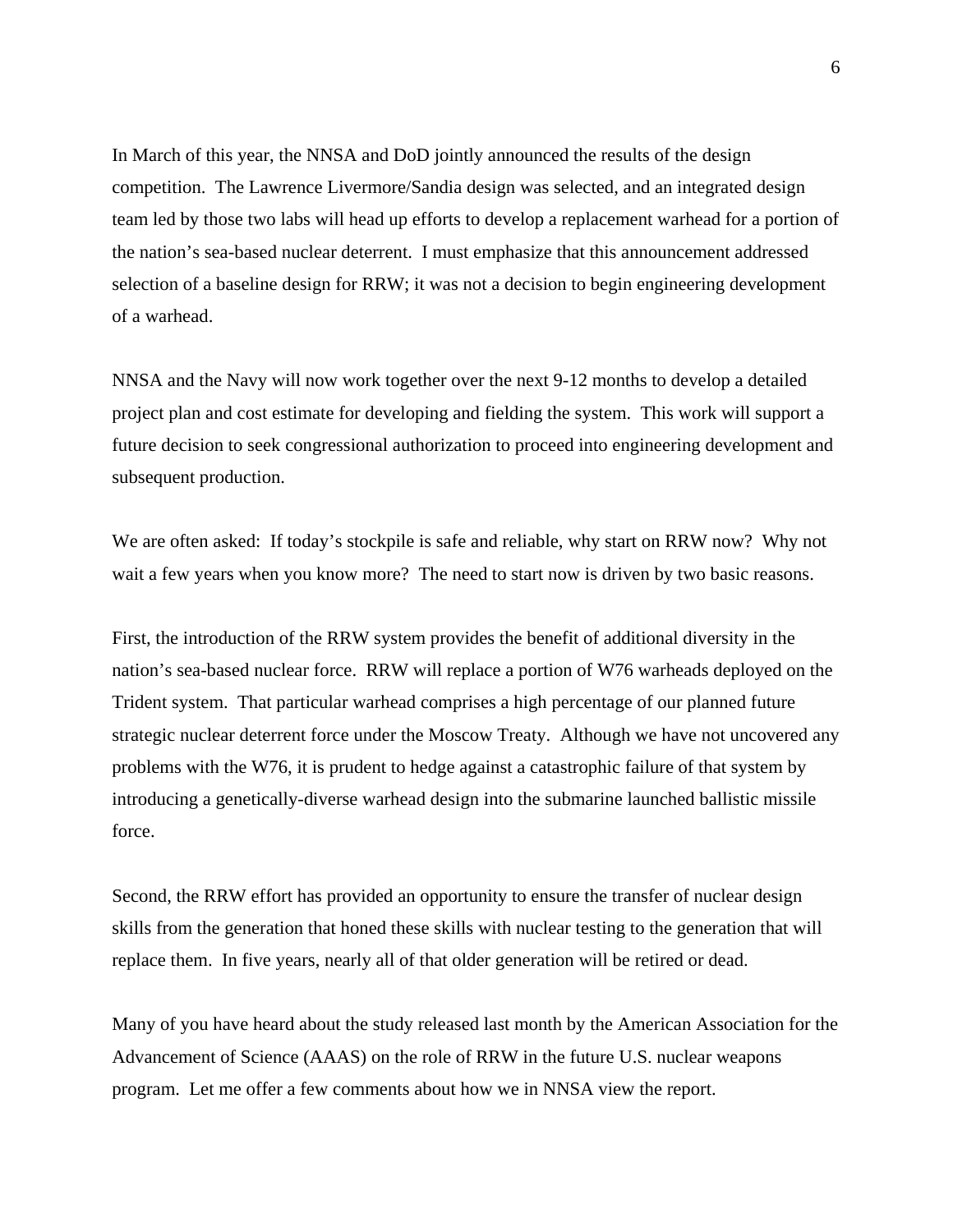Overall, the AAAS report provides valuable input that highlights the challenges and opportunities inherent in the RRW program and related efforts to transform the nuclear weapons infrastructure. Much of the press coverage, however, has centered on a short section of the report addressing policy recommendations, including those relating to international implications of our programs. I want to highlight a few points that were not well covered in press reports.

Several of the report's recommendations reaffirm NNSA's plans to move forward with the RRW concept and efforts to transform the infrastructure. In particular, the report:

- Identified risks in both approaches to sustaining the nuclear weapons stockpile, that is, extending the life of legacy warheads versus replacing them with RRWs. It concluded that, "Pursuing the initial stages of this [RRW] path could be a prudent hedge against the uncertainties of an all-legacy future and an opportunity that might result in the creation of a better long-term posture."
- The report noted that the initial RRW design, given a strong emphasis on designs evolved from past nuclear tests and with more favorable performance margins, and a rigorous implementation and demonstration process for certification, "could lead to a final design that is certifiable without a nuclear test."
- The report pointed out that substantial improvements are needed to the nuclear weapons production complex, that the challenges are considerable, and that RRW "could be a useful catalyst for transforming the complex."
- Finally, the report recommended that changes were needed at "the [Pantex Plant] to accommodate the weapons throughput necessary for a reasonable range of stockpile options and development of a plutonium strategy that can produce pits in reasonable quantities on a timely basis." We are already implementing these recommendations. Specifically, our Pantex Throughput Improvement Plan has substantially increased capacity for warhead assembly and disassembly operations and will lead to a 50 percent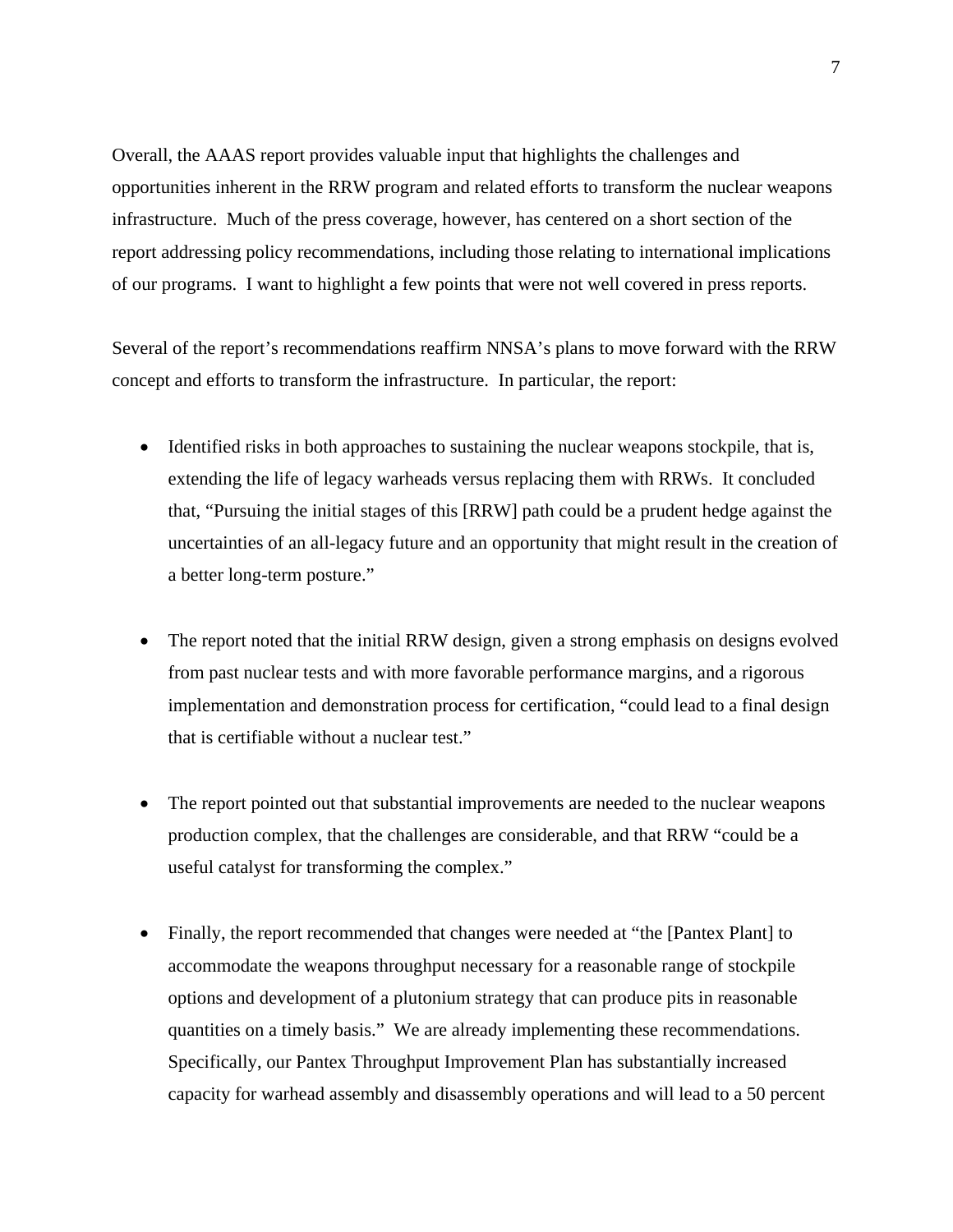increase this year in the dismantlement of Cold War-era nuclear warheads. Moreover, this year we will deliver the first production-certified plutonium pit for stockpile use in nearly two decades.

The report urges that Congress and the Administration seek broader consensus on the role of nuclear weapons in the post-Cold War, post 9/11 world and I agree. Indeed, the transformation of the nuclear weapons complex will take decades and require strong bipartisan support throughout this period for success. But we need not, and should not, as some suggest, defer our effort over the next 12 months to develop a detailed project and cost plan for the reliable replacement warhead pending resolution of these broad policy questions.

In the near-term, we will continue warhead life extension programs (LEPs). They remain an essential element of our overall strategy to manage risk.

Nevertheless, we will begin now and demonstrate by 2012-14 the ability to design, develop, produce, and certify RRW options optimized for:

- Increased performance margins so we can continue to certify without nuclear tests, and
- Ease of manufacture, and enhanced safety and security.

We will reduce the stockpile further as we gain confidence with RRW and make progress on Complex 2030.

While some would argue that the RRW program undermines U.S. nonproliferation goals, we see the overall RRW strategy as having positive implications for nonproliferation.

These warheads, by design, will not provide a new role for nuclear weapons or new military capabilities but will help sustain the military capabilities of the existing nuclear arsenal.

Because these warheads would be designed with more favorable performance margins, and be less sensitive to incremental aging effects, they would reduce the possibility that the United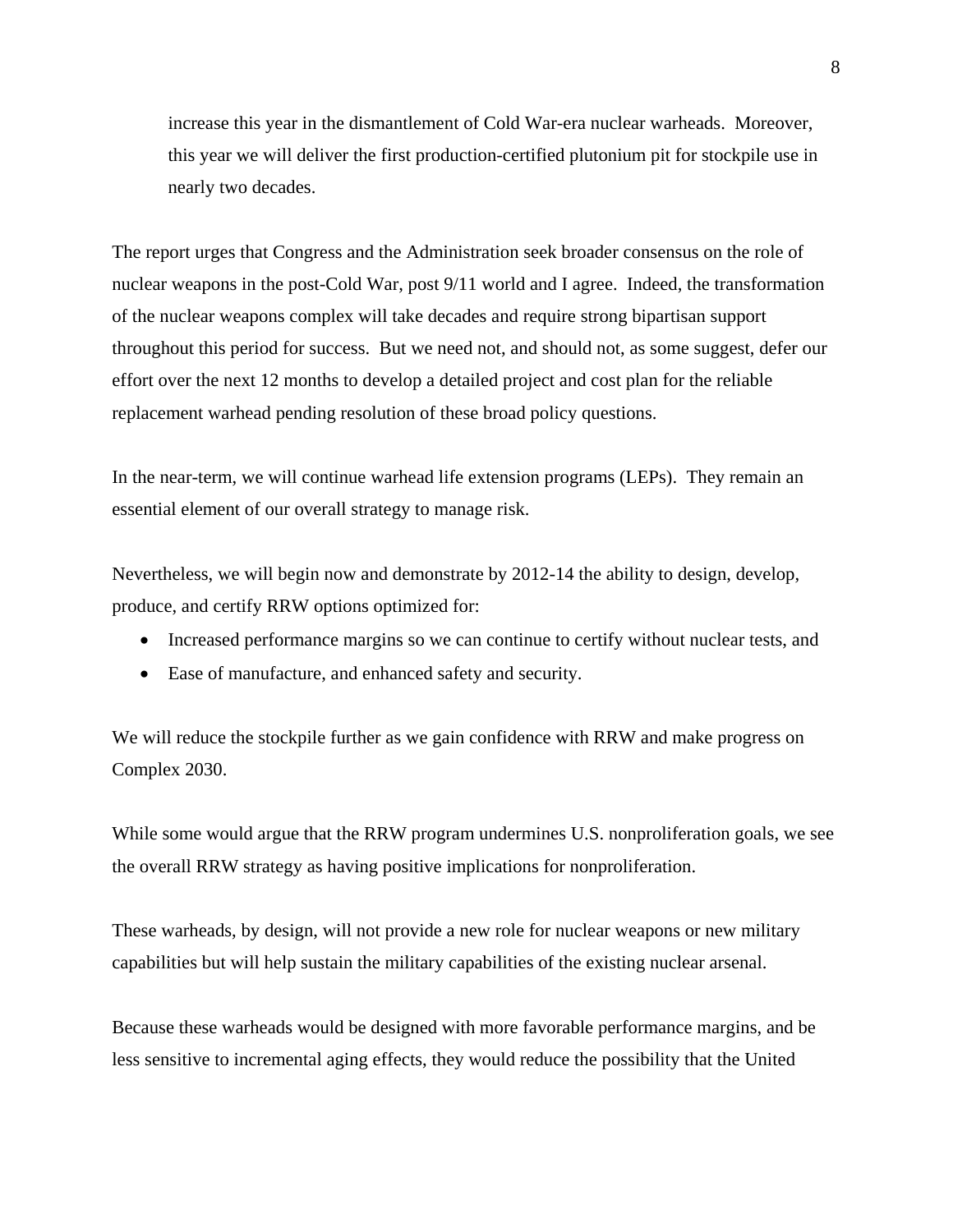States would ever be faced with a need to conduct a nuclear test. This supports overall U.S. efforts to dissuade other nations from conducting nuclear tests.

In fielding RRWs, we will not be increasing the size of the stockpile. These warheads will replace existing warheads. Indeed, RRW will provide opportunities for further reductions. Once a transformed production complex demonstrates that it can produce replacement warheads in a timely way to respond to emerging geopolitical threats or to technical problems in the stockpile, then we can go much further in eliminating spare warheads—further reducing the nuclear stockpile and thereby further demonstrating our commitment to Article VI of the Nonproliferation Treaty (NPT).

Our near-term strategy includes an increased rate for dismantling warheads that are retired from the stockpile. Warhead dismantlements ensure that stockpile and infrastructure transformation is not misperceived by other nations as "restarting the arms race." Indeed, our commitment to a smaller stockpile is made concrete by our record of accelerated dismantlements.

Finally, a safe, secure and reliable U.S. nuclear deterrent, credibly extended to our allies, supports U.S. non-proliferation policy because allies that are confident in U.S. extended nuclear deterrence guarantees will not be motivated to develop and field their own nuclear forces. This non-proliferation role of U.S. nuclear weapons is often underestimated. Our nuclear guarantees to allies such as Turkey, South Korea and Japan take on renewed emphasis given the weapons programs of North Korea and Iran.

## **Conclusion**

Let me conclude by summarizing my basic message:

- To meet its own security needs and those of its allies, the United States will need a safe, secure, and reliable nuclear deterrent for the foreseeable future. We will achieve this with the smallest nuclear stockpile consistent with our nation's security.
- We see increased risk, absent nuclear testing, in assuring the long-term reliability of today's stockpile—i.e., the legacy warheads left over from the Cold War.